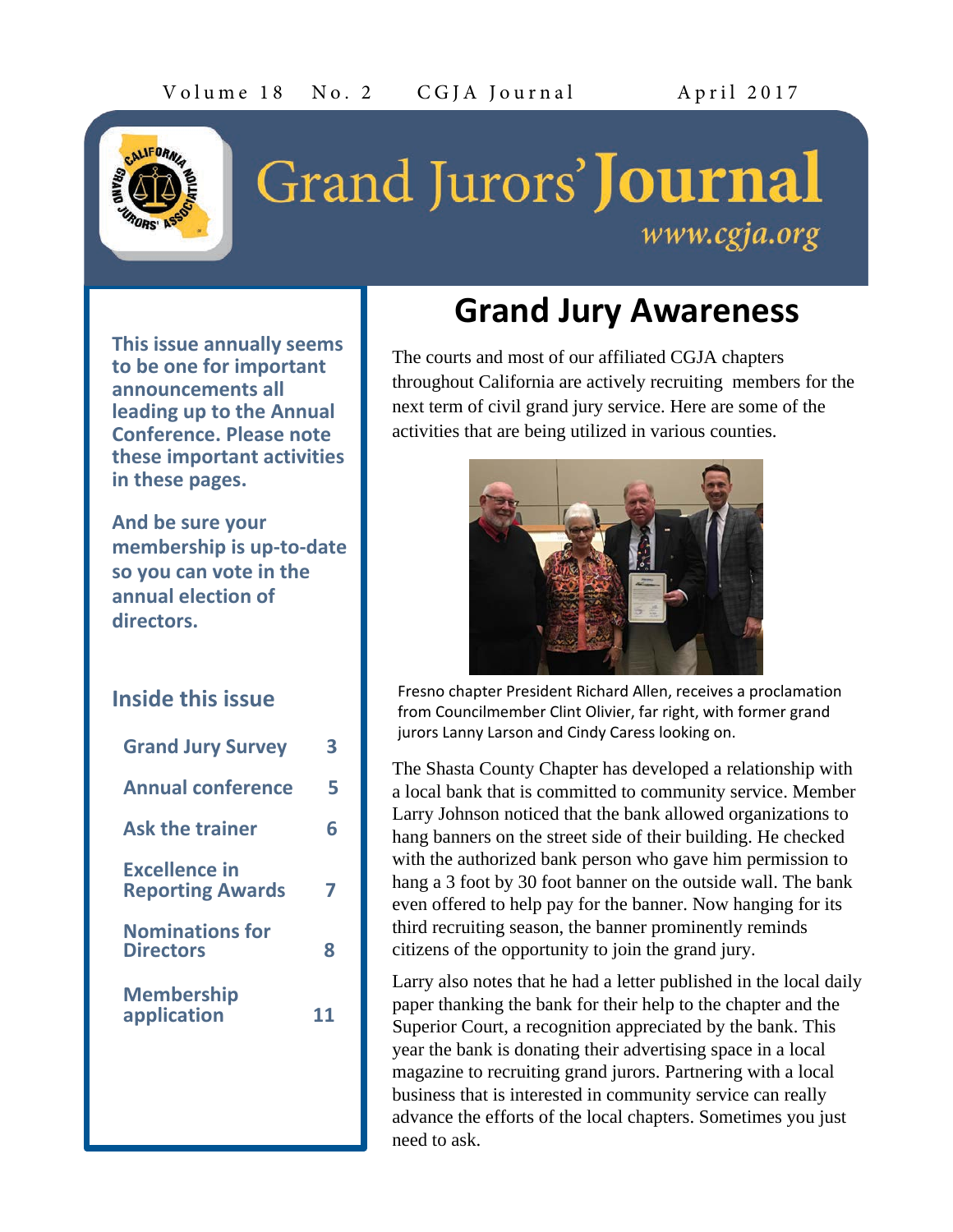# **More Grand Jury Awareness**

An idea the **El Dorado County Grand Jury Association** is working with this year is one that could be easily adopted by other chapters. President Chuck MacLean thought that yard signs might be effective and has found a printer who is doing 4-color, 22 inch by 28 inch signs, on a lightweight plastic board with posts for \$8 each. The group is planning on putting them on mostly county properties throughout the area. Chuck will have to let us know how effective the chapter thinks they were.

Lynn Runyon, **Kern County chapter** president, reports several Grand Jury Awareness Month

activities, including a night at the Bakersfield Condors' hockey game. The home team lost in overtime despite the best efforts of team mascot Col Claw. However, chapter members were elated by good seats (100 allotted, 76 sold) for the game and by the number of people who sought information about the Kern County Grand Jury. Chapter members (pictured are Runyon and chapter vice president Mike Elliott) staffed an information table throughout the evening. Members and sitting grand jurors also provided information to people visiting the Home and Garden Show.



**Fresno chapter** President Richard Allen orchestrated proclamations about grand jury awareness by the Fresno County Board of Supervisors and Fresno City Council in addition to writing a letter published in The Fresno Bee about the rewards of grand jury service. Chapter member Lanny Larson presented a program for Fresno State's Osher Lifelong Learning Institute on "Why You Should Be a Grand Juror" that helped inspire applicants for the superior court's consideration.



As part of recruiting applicants for upcoming grand juries, the **Santa Cruz chapter** worked with the Santa Cruz County Board of Supervisors, to acknowledge Frebruary as Grand Jury awareness month. Rocco Chappe, foreperson of the 2016-2017 Grand Jury holds the proclamation that the Board presented to Lauren Tobin, pro tem, during public comment time February 21<sup>st</sup>, 2017. Lauren seized that opportunity as a valuable recruitment tool, calling attention to what grand juries do and why being a grand juror is so vital to every community.

In other counties, many chapters have had their board of supervisors declare a Civil Grand Jury Month, usually February or March. In Marin County a local judge has made an excellent recruiting video that is being distributed. It is available to watch on YouTube, as Marin [County](http://r20.rs6.net/tn.jsp?f=0013pL4F4JcqOZggkcvGguJvj5wV_tkK6B2blweM6AYg_PDaipFz-fYChirjVUHbCo6I4RPBnWMzR_eg0b2sSzFFhoybviLBhpAzgfCXDIBOjyjMeXIYN8STuqE-3sjYOJaw_Fvv99F18xYTwKq9CciJnqTThDrfr7DiexC2TxBRPWs03tuop-IFA==&c=hGOwIqJL1-KgaQGBFIyM-WQL08pkPA7Iyb94SgRU1NK2pawvV9VWDg==&ch=wtm3F0NUh_7ef2MyC1VP-XnTelZnleaP2CzsNkHTPoID9TtMWWqTHw==) Civil [Grand](http://r20.rs6.net/tn.jsp?f=0013pL4F4JcqOZggkcvGguJvj5wV_tkK6B2blweM6AYg_PDaipFz-fYChirjVUHbCo6I4RPBnWMzR_eg0b2sSzFFhoybviLBhpAzgfCXDIBOjyjMeXIYN8STuqE-3sjYOJaw_Fvv99F18xYTwKq9CciJnqTThDrfr7DiexC2TxBRPWs03tuop-IFA==&c=hGOwIqJL1-KgaQGBFIyM-WQL08pkPA7Iyb94SgRU1NK2pawvV9VWDg==&ch=wtm3F0NUh_7ef2MyC1VP-XnTelZnleaP2CzsNkHTPoID9TtMWWqTHw==) Jury PSA.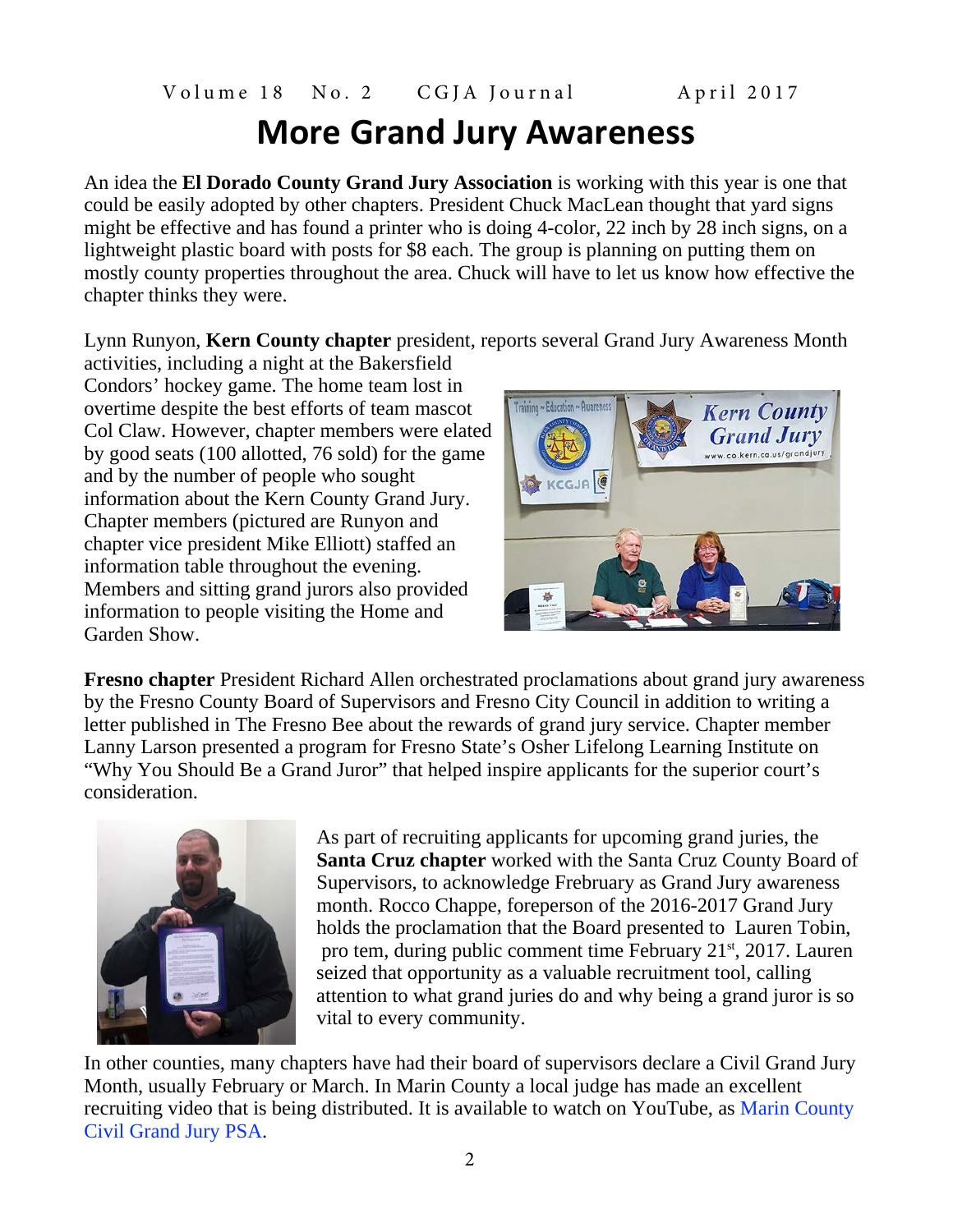# **New CGJA Chapter – Alameda County**

On Feb. 28, the CGJA Board of Directors enthusiastically approved Alameda County's application to become the newest CGJA chapter.

The chapter has enrolled nine new CGJA members since the start of the year. The chapter's initial focus is on grand juror recruitment and implementation review.

At its first official meeting on March 7, the Alameda County chapter was presented with a Certificate of Affiliation (presented to President Janet Clark by Richard Knowles, CGJA Membership Relations Committee chair).



# **Survey Notice to all Grand Juries**

In early March, we sent via US mail a letter to all grand jury forepersons requesting that they complete an enclosed survey of grand jury practices. We have received several so far, but a number of juries have not responded. Please let us know if your jury did not receive our letter and the survey, and we will send you another copy.

As reported elsewhere, we had an unfortunate crash of our website from March 14-23, right during the time we had offered juries the opportunity to respond via an electronic version of the survey. That option is once again available by clicking on Grand Jury Survey under Jury Resources on our website, **[cgja.org.](https://cgja.org/)** In our letter, we asked for a response within 30 days, but with the website problem, we will extend that deadline to April 21.

Please contact us at **[publicrelations@cgja.org](mailto:publicrelations@cgja.org)** for any questions. We will publish the results of the survey in a future issue of the Grand Jurors' Journal.

Our thanks to those juries that have responded, and we look forward to other responses.



### **Do you think that exemplary service should be recognized?**

If you answered "yes" then serving on the Awards Committee is a perfect fit. CGJA has a number of awards recognizing outstanding service to the association. We are looking for individuals who would like to be part of this very worthwhile venture.

For more information, contact Awards Committee Chair, Joann Landi, **[Joannelandi@aol.com](mailto:Joannelandi@aol.com)**.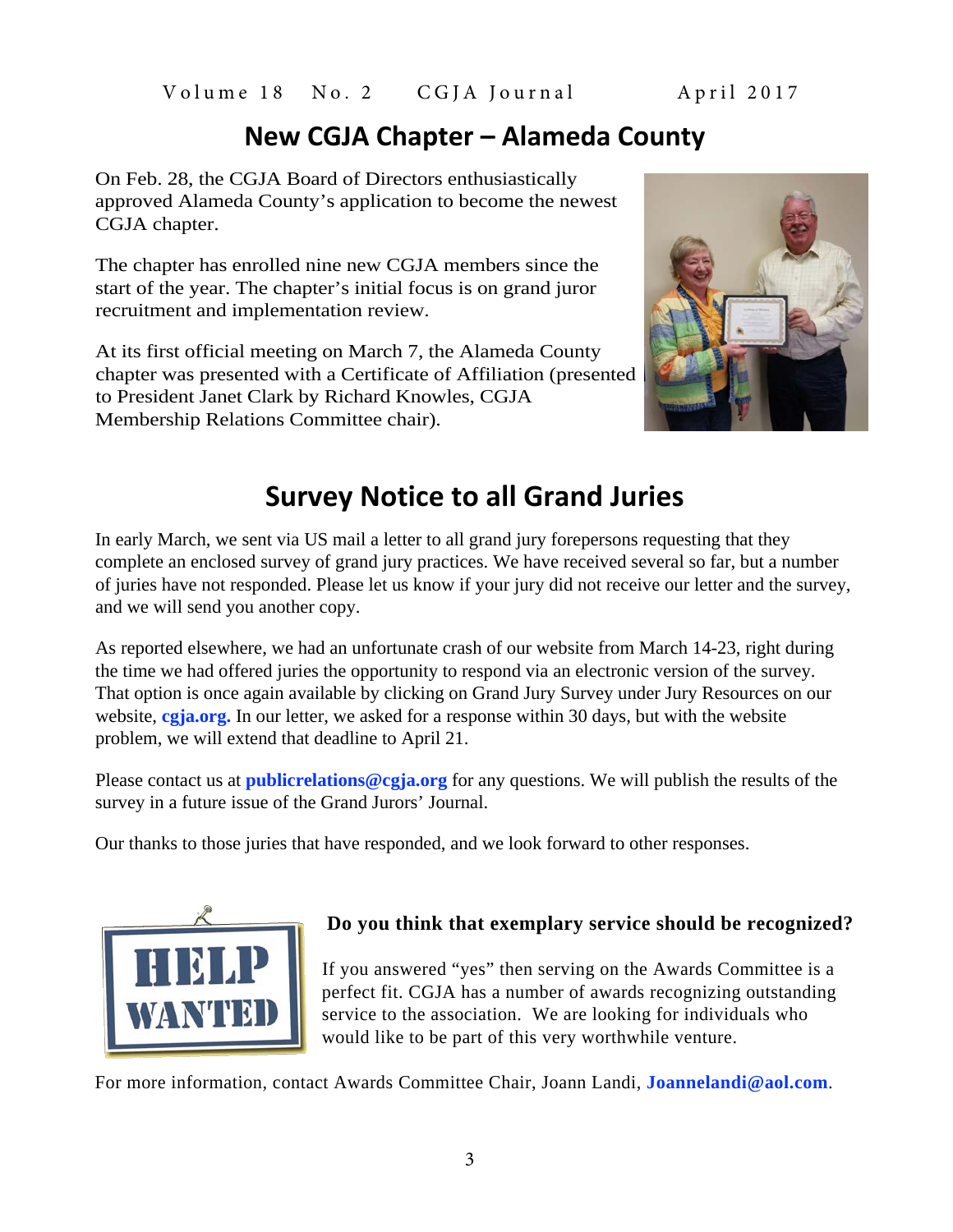### **San Luis Obispo Chapter News**

By Nancy Welts, President

The San Luis Obispo County chapter held its annual meeting in January and elected the following officers and directors for the year: Nancy Welts, president; Terry Conner, vice president; Ed Kreins, secretary; Dorothy Schlitz, treasurer; Ann Hansen, director; Larry Herbst, director; and Maryellen Simkins, director. Greg Schlitz is an ex oficio member of the board, as he served as foreperson of the 2016-2017 Grand Jury.

The San Luis Obispo County Board of Supervisors has been busy this year, so April will be our local Grand Jury Awareness Month. The board will make a proclamation at its April 18 meeting.

We will also be helping the superior court by conducting the first round of interviews for applicants to the 2017-2018 grand jury. These interviews will take place in April and May. The superior court judges will conduct the second round of interviews.

The 2016-2017 San Luis Obispo County Grand Jury has released its first report entitled "Catching and Passing the Baton: The Work of the Grand Jury." This continuity report followed up on the agency responses to the 2015-2016 report recommendations and 11 still-open recommendations from the 2014-2015 reports. *The Tribune (San Luis Obispo)* published an article on this report March 10.

### **Butte Chapter News**

By Jerry Kunkle, President

The Butte chapter continues to pursue implementation review of past grand jury responses. Several letters are currently out, pending replies. One reply we received was from an inquiry to the Butte County Emergency Response Agency about an action they promised to take in response to a recommendation in the 2014-15 Butte Grand Jury report. They acknowledged the inquiry but asked that we allow them to delay their response because they were "too busy" at the moment. Aware of the ongoing emergency concerning the Oroville Dam, we felt that the response was acceptable for the time being.

Last year we made presentations in a couple of local schools and continue to try to arrange to broaden this program to other schools in the county. As part of our endeavor to inform the public as to the functions of the grand jury, last October we held our first "Public Forum," presenting a PowerPoint program one of our members designed specifically aimed at the Butte County Grand Jury's function. This forum was held in Chico and had a pretty good turnout, despite the fact we were competing that evening against a Chico City Council candidate forum and a nationally televised presidential debate. As well as the general public, we had guests for the presentation from a couple of Butte County agencies and representatives of the Superior Court, whose support we were grateful for.

Based upon that success, we held another Public Forum on March 22, in Oroville. Again, we had some interested members of the public attend as well as the Butte County District Attorney. Expanding this program will be an agenda item at the next chapter meeting.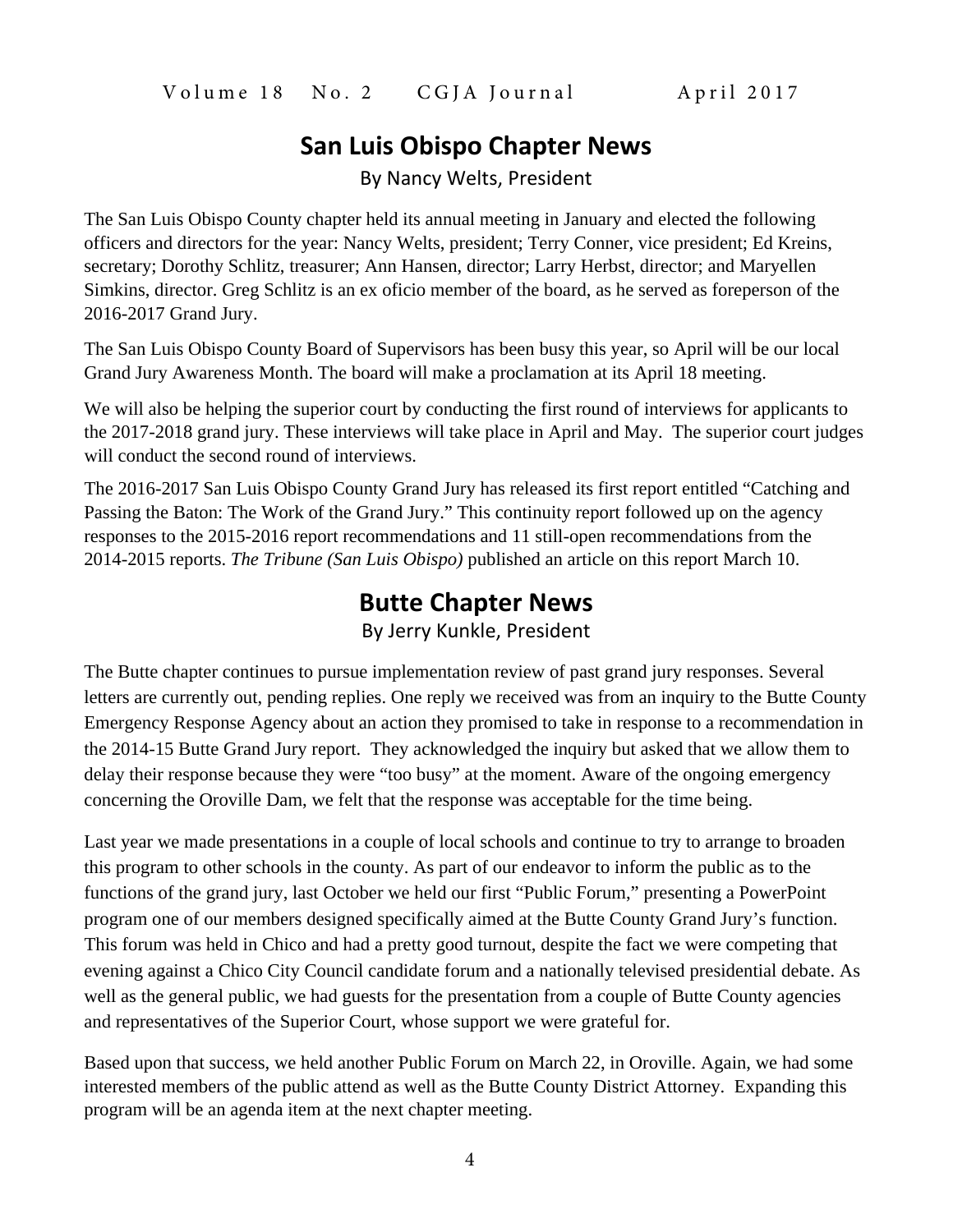### **Alameda Chapter News**

By Janet M. Clark, President

Our interest in forming an Alameda County Grand Jury Association (ACGJA) began with ADA Rob Warren who cited a need to recruit new jurors from the southern and eastern parts of the county, a need to follow up on grand jury recommendations, and a need for former jurors to connect.

After discussion among members of the 2015-2016 juries, some of us decided we would like to set up a group to do outreach and follow up. We were uncertain of whether to join the state association. Two of our members undertook a survey of other counties who were, and were not members. We invited Rich Knowles to talk with us about the state association.

We felt the requirements and procedures were not difficult. We felt there were gains for us in terms of a convenient resource, prestige, and other like-minded people. Scott Law and Joe Connell did all the background work. Finalizing the By-laws brought the grouped closer together. Now with our new membership with the state association, we are off and running. Our video presentation is almost finished. We are set to start evaluating follow up procedures.

I am honored to have been elected President of this Association.

# **Save the Date - Annual CGJA Conference 10/29-30/17**

Lloyd Bell, Annual Conference Committee Chair, is pleased to announce that this year's annual conference/membership meeting will be held in beautiful Monterey on October 29-30 at the Embassy Suites by Hilton Monterey Bay Seaside. We have gone back to a two-day event to provide more program time and social interaction.

The hotel has recently been upgraded, and we are looking forward to an outstanding venue and a dynamic program. Watch these pages and our website as more program details become available.

# **Website Down for Nine Days**

By Jim Ragan. Chair, CGJA Public Relations Committee

On Thursday, March 23, our website was now back online after nine excruciatingly frustrating days for us at CGJA. And we heard from many users who could not access the site. As we previously reported to you, the problem was a hard disk crash experienced by our website provider that affected hundreds of its websites.

When you visit to our website, **[cgja.org](https://cgja.org/),** please tell us of any problems you have: click **[webmaster@cgja.org](mailto:webmaster@cgja.org)**.

We thank you for your patience and understanding. We are so happy to be back online.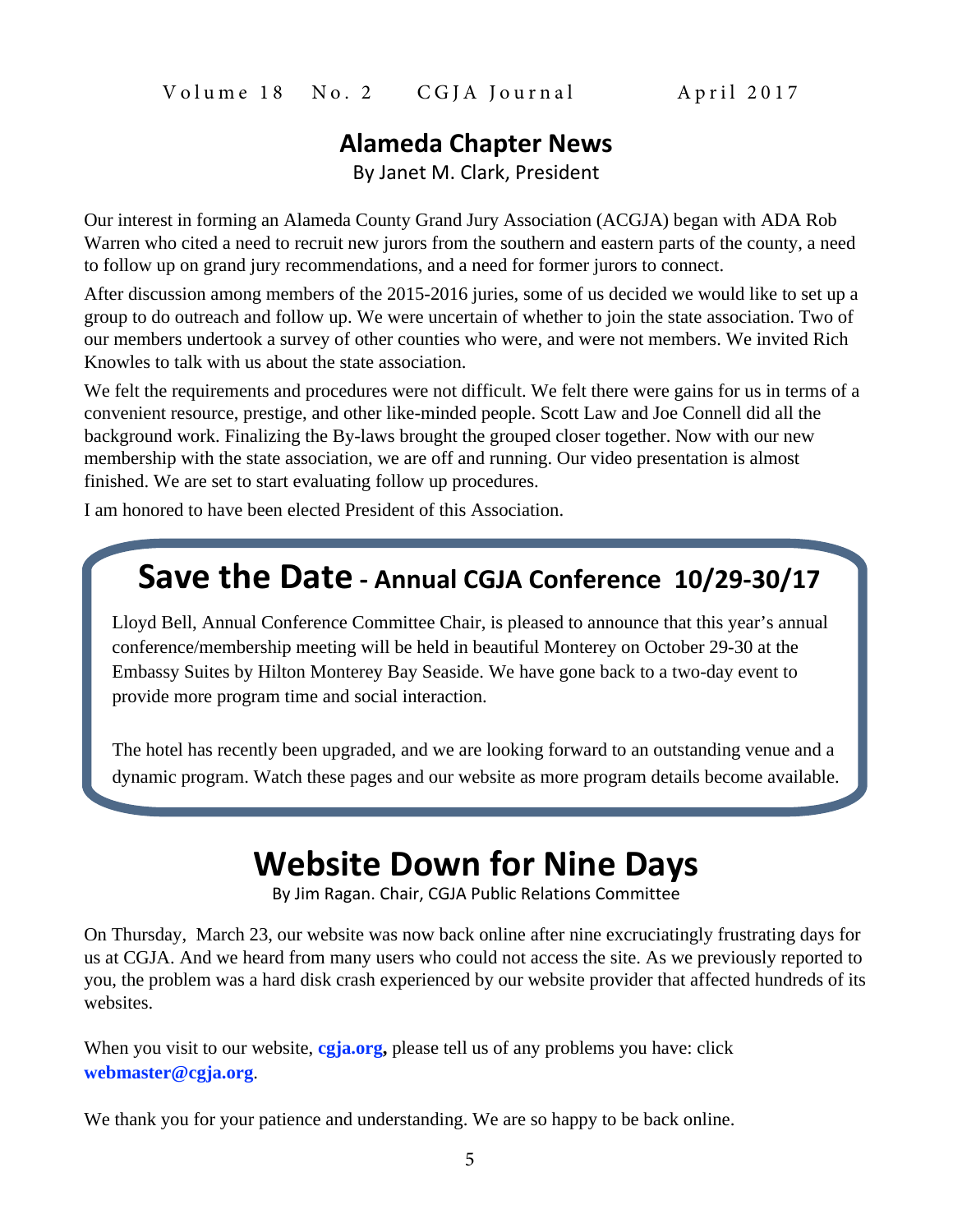### **Ask the Trainer**

By Marsha Caranci, CGJA Training Chair

*This regular column allows the CGJA Training Team to share with* Journa*l readers our responses to some of the questions we receive from grand jurors. Please remember the following: Our trainers are happy to answer questions in their areas of expertise and may be contacted by using the information in Tab 8 of our training manual; you may not take any response as legal advice; and you should contact your local legal advisors to answer any question that might divulge confidential information. Please submit your questions to me at* **cgjatraining@cgja.org***. The Training Team's response to your question might appear in a future edition of the* Journal.

*Q. Our grand jury is working on a report with one finding, but we are suggesting three recommendations related to the finding. Is this an acceptable format?*

A. The grand jury can include in its report as many findings or recommendations as are appropriate. But in this situation, you might ask yourselves:

- Do the facts stated in the narrative or discussion section of the report logically lead to only one conclusion (which is what a finding is)?
- Does each of the recommendations solve the single problem identified in the finding, or should the finding be broken down into more than one item?
- Can each finding and recommendation be easily responded to by the person or entity that will be required to respond? If not, you might get vague or irrelevant responses.

Remember, too, that you can have a finding that is positive. So if there are facts in the report that lead you to a conclusion that the local government is working properly, rather than identifying a problem, you might want to add a positive finding, to which there would be no recommendation.

*Q. Why is it recommended that we conduct an exit interview before sending a report to the judge for approval? We would prefer not to disclose our findings before the report is released.*

A. As you know, the Penal Code allows the grand jury to meet with the "…subject person or entity … for the purpose of reading and discussing the findings of the grand jury report that relate to that person or entity in order to verify the accuracy of the findings prior to their release." Since factual accuracy is crucial to the report, we recommend that grand juries take advantage of this opportunity to ensure that their findings are correct and timely. If you find out that you got something wrong or that things have changed, there will be time to fix the error before releasing the report.

For more on how to conduct exit interviews, see Tab 5 of our 2016 Report Writing Workshop training manual.

### **Follow California Grand Juries in the news at our BlogSpot [cgja.blogspot.com](http://cgja.blogspot.com/)**

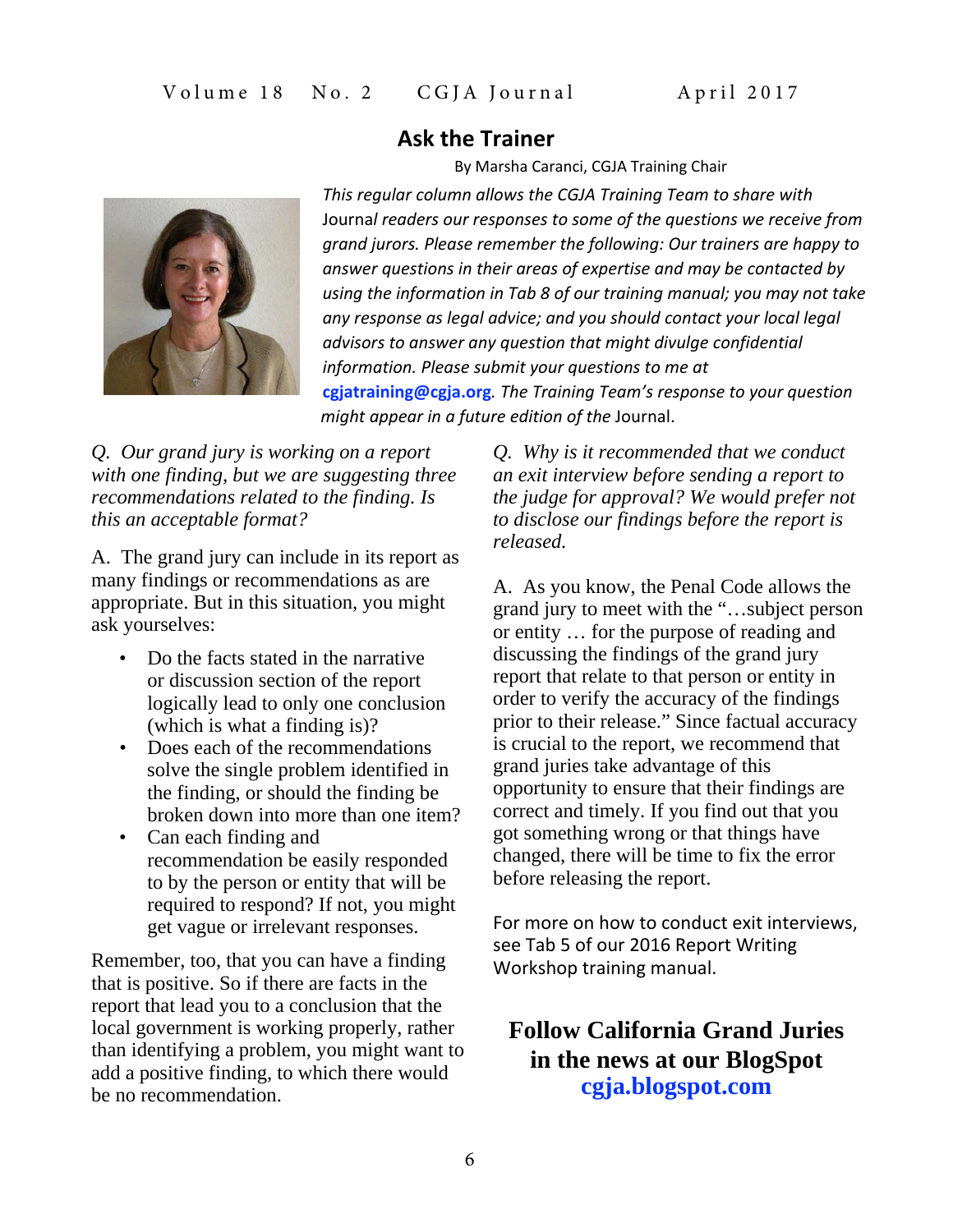# **Nominate Now for Best Grand Jury Report**

By Barbara Sommer, Excellence in Reporting chair

Surely your county grand jury has produced an outstanding report within the past five years. Nominate it now for the CGJA's **Excellence in Grand Jury Reporting Award**.

The deadline is June 30, which seems a long time away. But you know it will be here tomorrow. Once you have written an explanation and collected the documentation, the submission process is online. See **[cgja.org/eir](http://cgja.org/eir).**

Last year's winner was Mendocino County for two reports on the library's misclassification of revenues and disbursement of funds. You can view the other 2016 nominees at **[cgja.org/eir](http://cgja.org/eir)** (see 2016 EIR Award Nominations).

To be eligible, a single investigation or a series of directly related investigations must have been published between 2011 and 2016 (allowing sufficient time for responses).

The report will compete with other nominations on the basis of these criteria:

- Report quality legible, documented, succinct, complete, and understandable
- Citizen impact: Importance or severity of problem
- Duration/persistence of the problem
- Difficulty of the investigation many agencies, bureaucratic interference (e.g., denials, subpoenas), etc.
- Substantiated findings and recommendations within the report
- Exposure of the report by the media, or response from the public
- Documented success of the investigation

The deadline for nominations is June 30, 2017. One nomination per county, please.

This nomination can be combined with that for the Best News Media Coverage Award (see below). The winner will be announced at the CGJA Annual Conference in the fall.

# **Media Coverage Award nominations due June 30**

By Barbara Sommer, Excellence in Reporting chair

It's time to recognize excellent media coverage of grand jury activities. If you know a media outlet that has been particularly supportive of your county's grand jury, either through coverage of a particular investigation or more general support, nominate it for CGJA's **Excellence in Grand Jury Media Coverage Award**. All media – print, broadcast, web-based – are eligible. Nominations can be for an individual reporter or reporting team.

Last year, the Independent Journal was recognized for its coverage of the Marin County Civil Grand Jury over the past three years. You can view the other 2016 nominations at **[cgja.org/eir](http://cgja.org/eir)** (see 2016 EIR Award Nominations).

The nominating process is done easily online at cgja.org/eir. The main task is to describe and document how the media outlet or reporter met the following criteria:

- Increased familiarity with and understanding of the grand jury system
- Increased public awareness of a specific grand jury investigation
- Improved public understanding of the issue investigated
- Community awareness of the outcome of a grand jury investigation

The deadline for nominations is June 30. One nomination per county, please. This nomination can be combined with that for Best Grand Jury Report (see above).

You may not think of an outlet to nominate now, but you might in the future. Please keep a file of media posts (online material sometimes disappears over time) or newspaper clippings about grand jury reports and activities.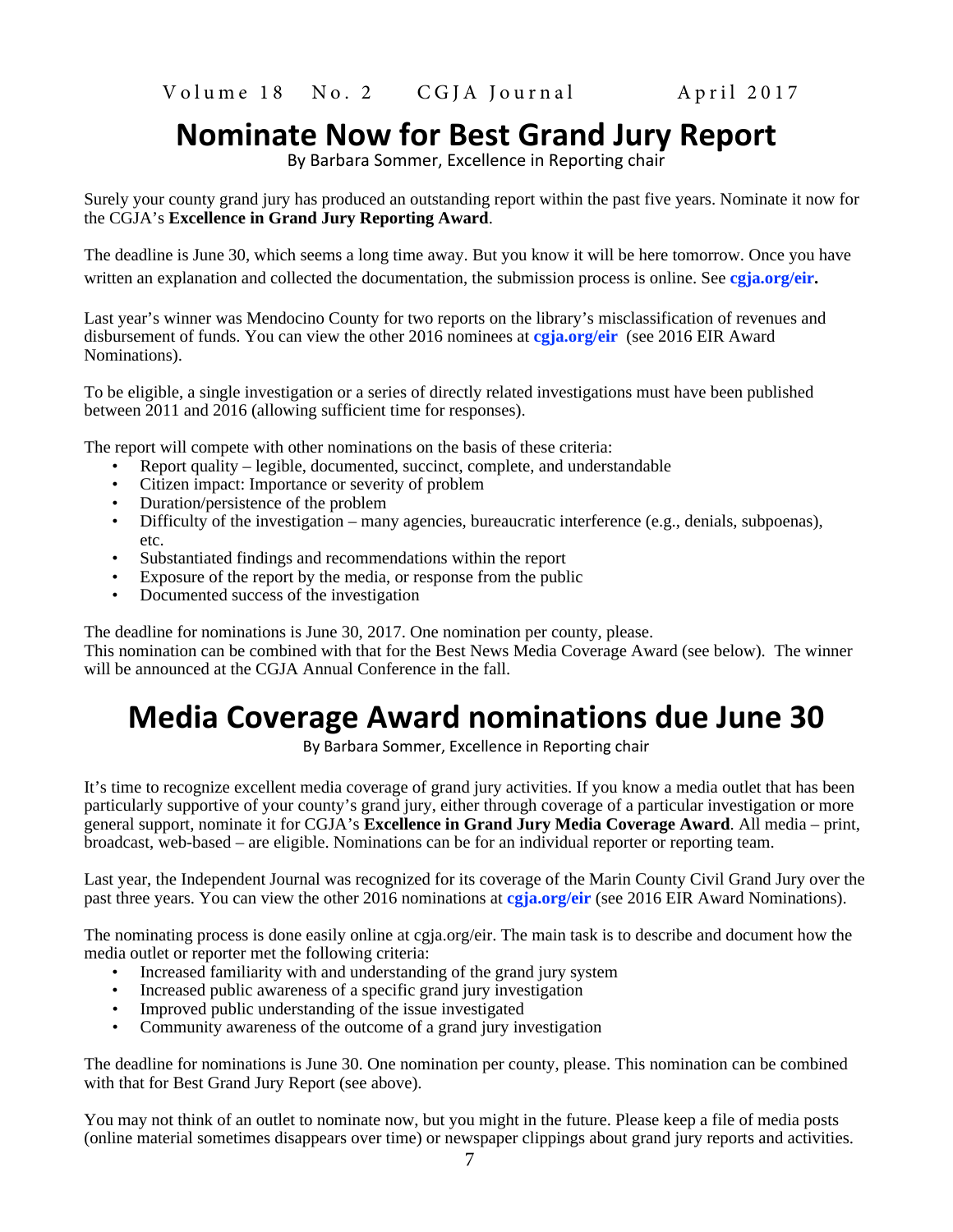# **Nominations for CGJA Director Now Open**

By Jerry Kunkle, Nominations-Elections Committee Chair **[nominations@cgja.org](mailto:nominations@cgja.org)**

We invite you to consider becoming a candidate for CGJA director or recommending another CGJA member as a candidate. It is nominations time and contrary to a popular misconception, it is perfectly OK to recommend yourself.

Every year, we elect 6 of our 12-member board of directors: 2 from each region for 2-year terms. The board establishes management-related policies, makes decisions on major association issues, and generally oversees the association's activities – carried out mainly through board committees. The term of office for this election is November 2017 to 2019.

Being a director is a very rewarding experience. You have a direct say in how we carry out CGJA's mission to promote, preserve, and support the grand jury system through training, education, and outreach. And you work with a group of wonderful, committed people from all over the state.

When considering candidacy, it is important to understand the requirements . A director (1) must be a voting CGJA member on July 31, 2017 and throughout the term, and (2) must reside in the region represented. It is desirable to have had some experience with CGJA or its chapters (e.g., committee membership, chapter officer).

To find out more, read the current meeting agenda and minutes of past board meetings. These are available on the member business page of our website: **[cgja.org/board-information](http://cgja.org/board-information)**. If interested in running, attend a board meeting held via computer and telephone on the fourth Tuesday of every month. Linkages to the meeting are at the top of the current meeting agenda. See page 9 (next page) for a statement of director responsibilities.

Nominations are now open and should be submitted to **[nominations@cgja.org](mailto:nominations@cgja.org)**. The timetable follows:

| Nominations close                                             | May 31        |
|---------------------------------------------------------------|---------------|
| Candidate statement submitted                                 | June 9        |
| <b>Ballot</b> submitted to Board                              | June $20$     |
| Membership closes for eligibility to vote                     | July 31       |
| <b>Ballot</b> mailed                                          | Aug. 30       |
| <b>Ballot</b> returned                                        | Sept. 30      |
| Ballots counted and reported to Board and candidates          | Oct.9         |
| Results announced in October Journal and at Annual Conference | Oct., Oct. 29 |

The CGJA Nominations-Elections Committee (NEC) oversees the nomination and election of directors. Its primary duty is to seek out the most competent CGJA members to serve as directors.

If you have any questions, please contact any of the following committee members:

North Region, Director/chair, Jerry Kunkle (Butte), **[nominations@cgja.org](mailto:nominations@cgja.org)**, Member , Marsha Caranci (Shasta), **[caranci@aol.com](mailto:caranci@aol.com)**

Central Region, Director, Lloyd Bell (Contra Costa), **[lloyd.bell@comcast.net](mailto:lloyd.bell@comcast.net)**, Member , Karin Hern (Marin), **[karinhern2322@comcast.net](mailto:karinhern2322@comcast.net)**

South Region, Director, Jim Ragan (San Luis Obispo), **[jimragan@charter.net](mailto:?subject=jimragan@charter.net)***,* Member/vice-chair, Jerry Lewi (Ventura), **[cgjaprguy@roadrunner.com](mailto:cgjaprguy@roadrunner.com)**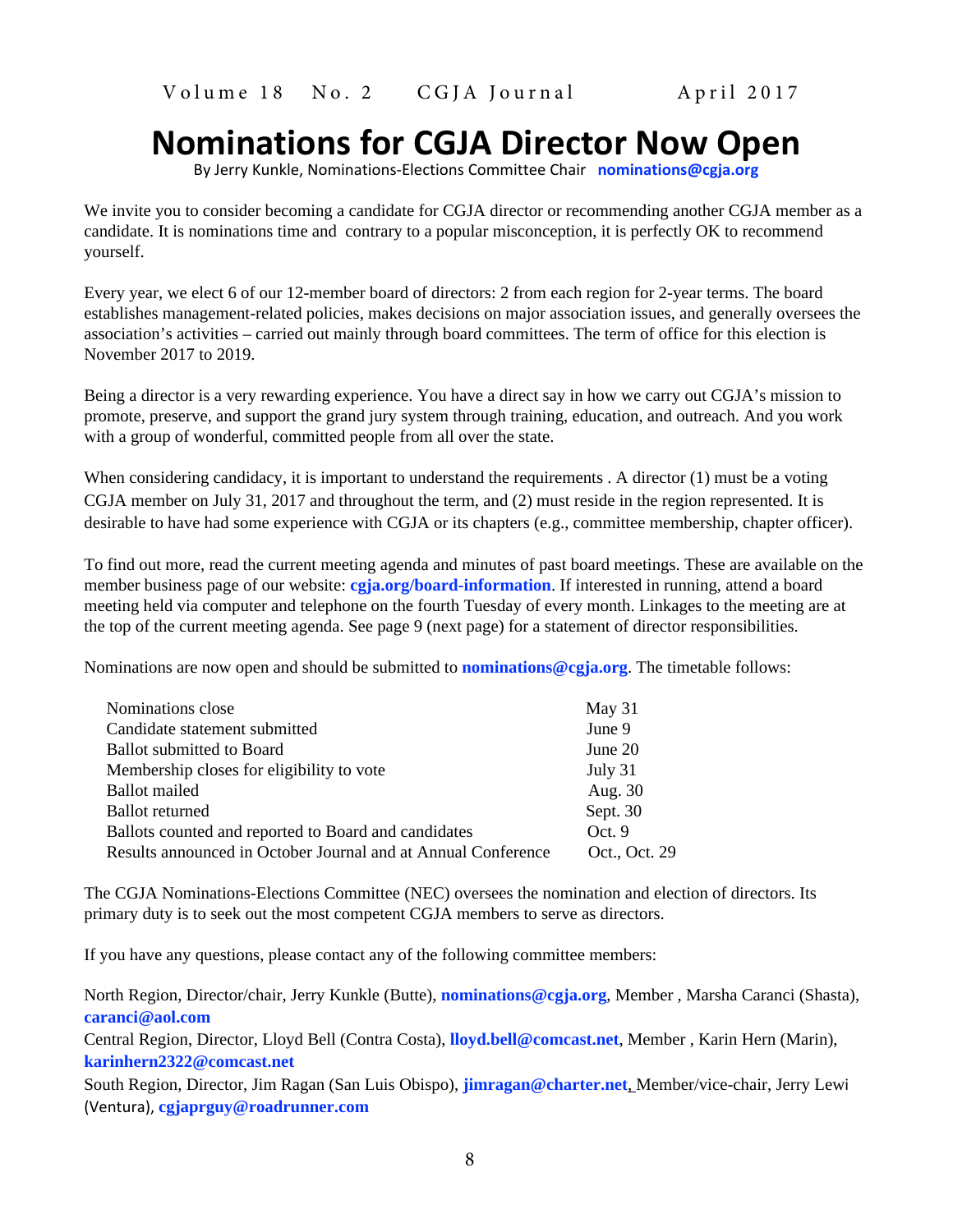

### **CGJA Nominations-Elections Committee Duties and Responsibilities of CGJA Directors**

Any candidate should be advised of **ALL** of the following **BEFORE** they are asked to decide whether they wish to serve as a CGJA Director.

*Directors' responsibilities are covered in CGJA Bylaws, Article 6. DIRECTORS, Section 4. Duties (a) - (g), as follows:*

#### **Section 4. Duties**

It shall be the duty of the Directors to:

- a) Perform any and all duties imposed on them collectively or individually by law or these Bylaws.
- b) Prescribe the duties and fix the compensation, if any, of all officers, agents, and employees of the Corporation, except as otherwise provided in these Bylaws.
- c) Supervise all officers, agents, and employees of the Corporation to assure that their duties are performed properly.
- d) Meet at such times and places as required by these Bylaws.
- e) Register their address, including any electronic address (e.g., e-mail or fax) with the Secretary of the Corporation.
- f) Recommend a slate of candidates to the membership for election every year for twelve (12) Directors.
- g) Elect officers of the Corporation.

*And in the CGJA Policy Manual, Section 2.013, (A.-E.), Director's Responsibilities, as follows:* 

### **2.013 Director Responsibilities**

- A. In addition to those duties outlined in the CGJA Bylaws, Directors shall attend all Board meetings except when excused by the President. Directors must be willing to participate in teleconference or face-to-face Board meetings at their own expense.
- B. Directors shall read and review all agenda packet items in preparation for each Board meeting.
- C. Directors shall attend the CGJA Annual Conference if possible, and shall do so at their own expense.
- D. Each Director shall be active on at least one of the CGJA's committees.
- E. Directors shall monitor and when necessary promptly respond to email and voicemail communications regarding the business of the Board and their committee(s).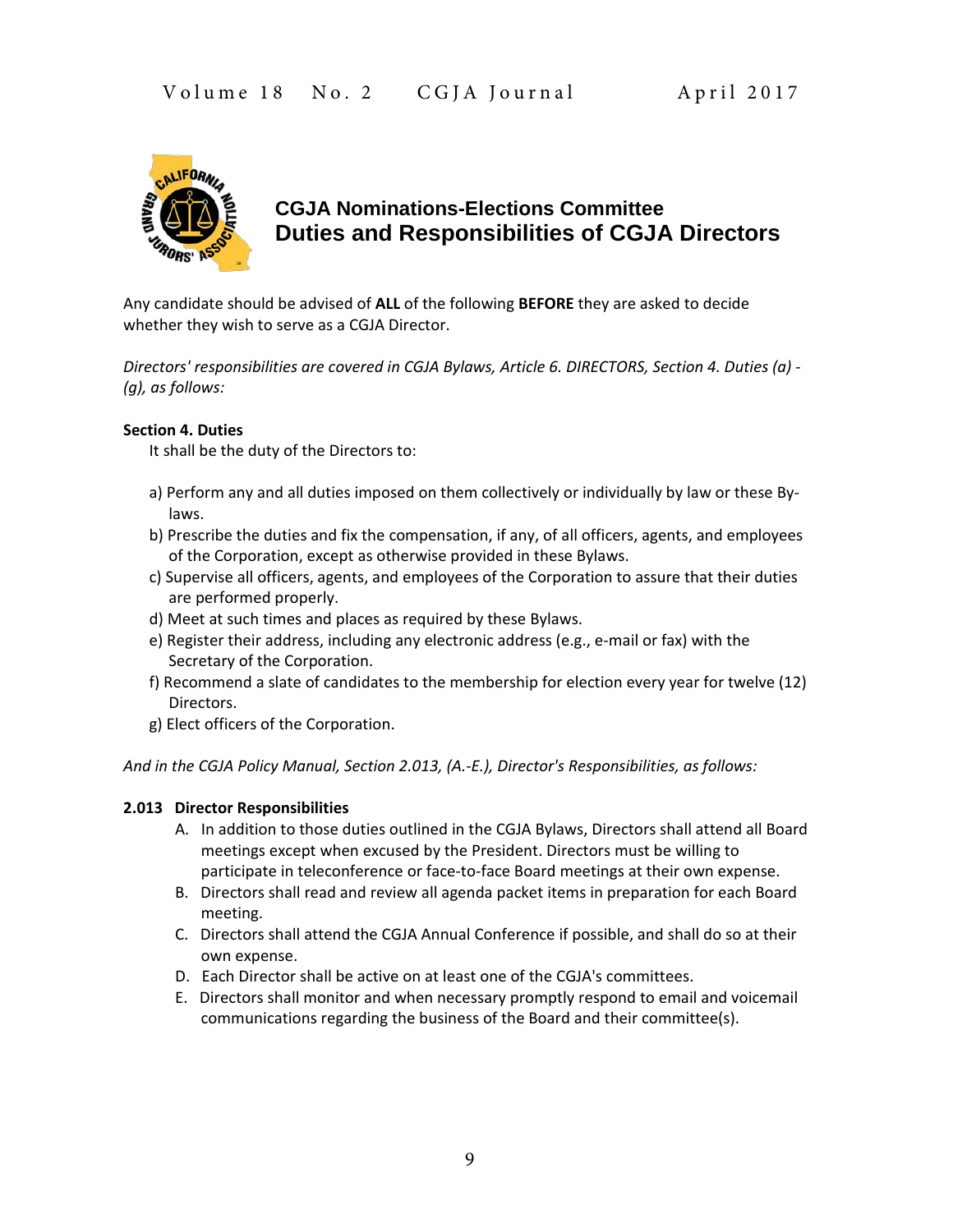### **Recent Board Actions** -- by Jim Ragan, Secretary **[jimragan@charter.net](mailto:jimragan@charter.net)**

#### **Board Meeting, January 24, 2017**

Ratified the president's appointment of Karen Jahr to the Executive Committee**.**

Ratified the president's appointments of Jerry Kunkle as Chair of Nominations-Elections Committee, and Jerry Lewi and Jim Ragan (Southern Region), Lloyd Bell and Karin Hern (Central Region) and Jerry Kunkle and Marsha Caranci (Northern Region) as committee members. Ratified the president's appointments of Rich Knowles as Chair of the Financial Review Committee, and Lou Panetta and Lanny Larson as committee members.

Approved the proposed CGJA 2017 Budget.

Approved the Embassy Suites, Monterey Bay, Seaside, California, as the Annual Conference location, and Sunday, October 29 through Monday, October 30, 2017 as the conference dates.

#### Renamed the following CGJA awards:

- 1) The Jack Zepp Award to be the "Lifetime Achievement Award"
- 2) The Angelo Rolando Memorial Award to be the "Angelo Rolando Service Award" to better reflect its significance
- 3) The "Robert Geiss Excellence in Reporting Award" to be the "Excellence in Reporting Award" (the previous name, with the recommended alteration described in #4 below)
- 4) The two Excellence in Reporting Awards (best report and best media coverage) to be distinguished by listing them separately and naming them as follows:

a) "Excellence in Grand Jury Reporting Award"

b) "Excellence in Grand Jury Media Coverage Award"

#### **Board Meeting, February 28, 2017**

Approved the Alameda County Civil Grand Jury Association (ACCGJA) as a CGJA Chapter. Approved the conduct of a mail survey of grand juries.

Approved negotiating with Elevation Web and signing a contract at a cost of \$8,800 to redevelop the CGJA website with contemporary graphics, integrated store operation, and improved navigation.

Ratified the president's appointment of Dianne Hoffman to the position of assistant treasurer, whose term shall be consistent with the term of Treasurer Medsie Bolin.

Approved the budget for the 2017 Annual Conference and approve the hotel contract with Embassy Suites for this event.

### **Board Meeting, March 28, 2017**

Adopted the revised CGJA Bylaws.

All approved board meeting minutes are available on the CGJA website.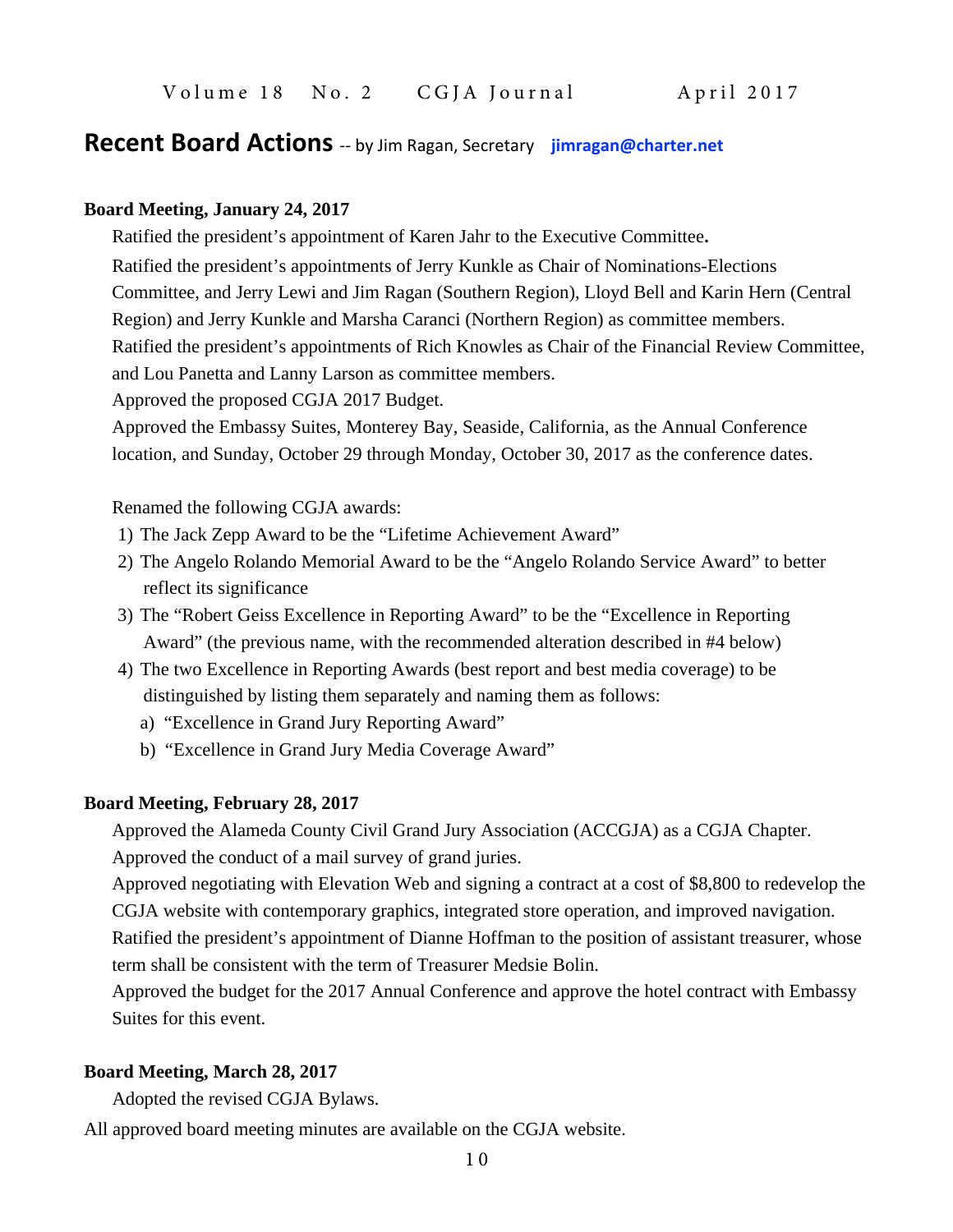| <b>California Grand Jurors' Association</b>                                                                                                                                                                                                                                                                          |
|----------------------------------------------------------------------------------------------------------------------------------------------------------------------------------------------------------------------------------------------------------------------------------------------------------------------|
| CALIFORNIA<br><b>Voting Member Application</b>                                                                                                                                                                                                                                                                       |
| To promote, preserve, and support the grand jury system through training, education, and outreach<br>RORS' ASS                                                                                                                                                                                                       |
| New member $* \Box$ Renewal<br>$\mathcal{L}$<br>Donation<br>Check all that apply:                                                                                                                                                                                                                                    |
| Check one: 12 month membership @ \$30 \[ 2 years or more (specify if more ____) @ \$25 \[ Lifetime @ \$500 \[                                                                                                                                                                                                        |
| Please type or print legibly                                                                                                                                                                                                                                                                                         |
|                                                                                                                                                                                                                                                                                                                      |
|                                                                                                                                                                                                                                                                                                                      |
|                                                                                                                                                                                                                                                                                                                      |
| City ___________________________________County _____________________State _______ Zip+4 _________________                                                                                                                                                                                                            |
|                                                                                                                                                                                                                                                                                                                      |
|                                                                                                                                                                                                                                                                                                                      |
| Please consider adding a donation: \$ ___________ Do you wish your donation to remain unpublished? Yes<br>N <sub>0</sub>                                                                                                                                                                                             |
| Make check payable to California Grand Jurors' Association or enter credit card information below                                                                                                                                                                                                                    |
| The California Grand Jurors' Association will not knowingly provide, sell, trade, transfer or in any other way deliberately<br>reveal any such private member information to any party outside of the California Grand Jurors' Association                                                                           |
| Applicable fees will be charged on returned checks                                                                                                                                                                                                                                                                   |
| Amount Enclosed___________________ or                                                                                                                                                                                                                                                                                |
| Credit Card amount_____________(MC, Visa, AMEX, Discover, fill in the information below)                                                                                                                                                                                                                             |
| security code<br>from back of card                                                                                                                                                                                                                                                                                   |
|                                                                                                                                                                                                                                                                                                                      |
|                                                                                                                                                                                                                                                                                                                      |
|                                                                                                                                                                                                                                                                                                                      |
|                                                                                                                                                                                                                                                                                                                      |
| CGJA is a California Nonprofit Public Benefit Corporation and designated an IRS Section 501(c)3 Tax Exempt Corporation.<br>CGJA annual membership dues of \$75 or less are of token value, not substantial, and fully deductible.<br>Contributions to the association are deductible to the extent permitted by law. |
| *Individual (voting) membership is open to any person who is serving or has served as a member in good standing on a county                                                                                                                                                                                          |
| grand jury in California. Members elect a Board of Directors to conduct association business. Members are eligible to serve on                                                                                                                                                                                       |
| association committees, attend the association's annual conference at locations throughout California and receive the CGJA<br>Journal, containing periodic updates of association and grand jury developments.                                                                                                       |
|                                                                                                                                                                                                                                                                                                                      |
| Please continue to page 2 to indicate or update your volunteer choices and information<br>support our important work with your time!!!!                                                                                                                                                                              |
| After you have completed this form, you can either<br>1.) Save the form and email as an attachment to: Treasurer at treasurer@cgja.org<br>2.) Print and mail to: California Grand Jurors' Association, 1017 L Street #320, Sacramento, CA 95814-3805 Attn: Treasurer                                                 |
| CGJA Membership Form Revised August 2016,<br>Visit us at www.cgja.org                                                                                                                                                                                                                                                |